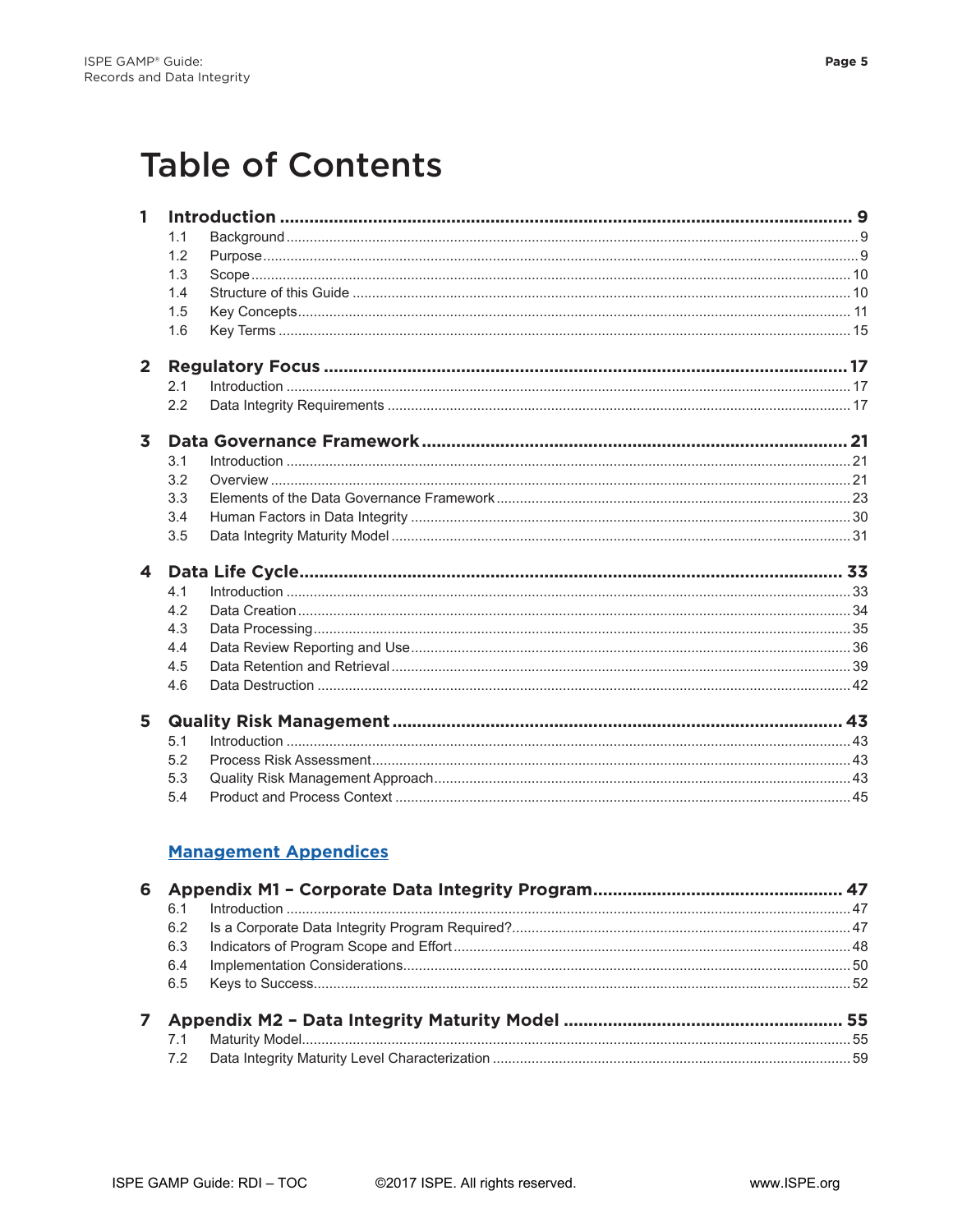| 8.2  |                                                                                          |
|------|------------------------------------------------------------------------------------------|
| 8.3  |                                                                                          |
| 8.4  |                                                                                          |
| 8.5  |                                                                                          |
| 8.6  |                                                                                          |
| 8.7  |                                                                                          |
|      |                                                                                          |
| 9.1  |                                                                                          |
| 9.2  |                                                                                          |
| 9.3  |                                                                                          |
| 9.4  |                                                                                          |
| 9.5  |                                                                                          |
|      |                                                                                          |
| 10.1 |                                                                                          |
| 10.2 |                                                                                          |
| 10.3 |                                                                                          |
| 10.4 |                                                                                          |
|      |                                                                                          |
|      |                                                                                          |
|      |                                                                                          |
|      |                                                                                          |
|      |                                                                                          |
|      |                                                                                          |
|      |                                                                                          |
| 12.2 |                                                                                          |
| 12.3 |                                                                                          |
| 12.4 |                                                                                          |
|      |                                                                                          |
|      | 10.5<br>111<br>12 Appendix M7 - Integrating Data Integrity into Existing Records<br>12.5 |

## **Development Appendices**

©2017 ISPE. All rights reserved.